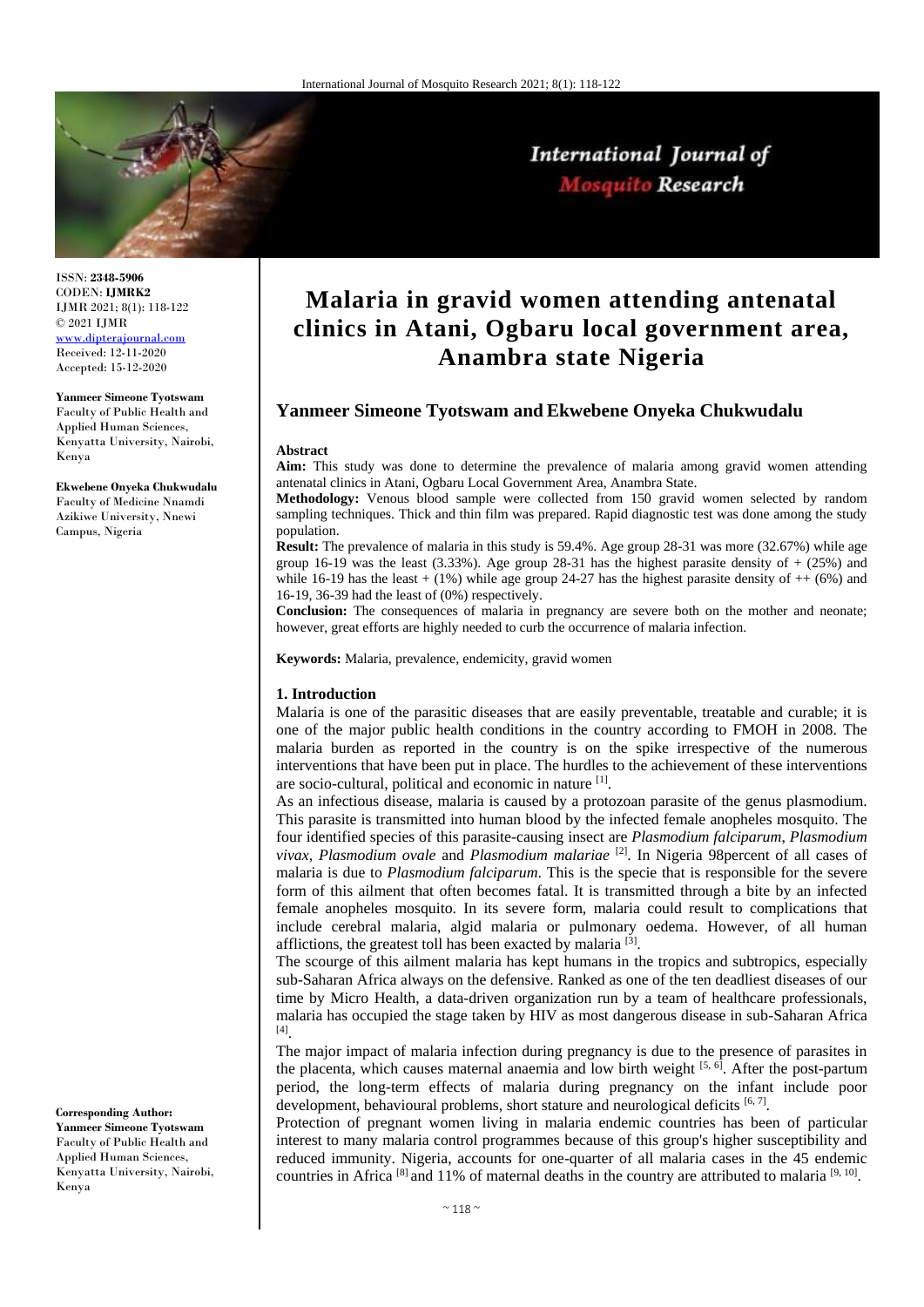Positively, malaria control measures have received a more significant attention in the last decade as increased funding has resulted in the scaling up of malaria control programmes. Use of Long Lasting Insecticidal Nets (LLINs) is one of the key components of malaria prevention and control as recommended by the World Health Organization [11]. In a study carried out in north western Nigeria, use of ITNs was found to be associated with malaria infection; pregnant women who did not use ITNs frequently were more affected by malaria as compared to those who did [12]. A previous study conducted in Otukpo also indicated that the rate of malaria increases with a proportionate decrease in the use of Insecticide treated nets [13] .

At the onset, malaria is still deeply enrooted in Africa and effective malaria control is under threat from the increased rate of parasite strains which are resistant to anti-malarial drugs and the increased rate of mosquitoes resistant to the pyrethroid insecticides used to produce bed nets [3].

Severe *falciparum* malaria is the commonest cause of anaemia and death in pregnant women and under fives, in areas endemic and hyper endemic for malaria. Low immunity results in rapid increase in the parasitemia resulting in complications. Delay in diagnosis and prompt treatment also contributes to the increased mortality  $[3]$ .

Malaria is responsible for one out of ten deaths in pregnant women and has caused the Federal Government of Nigeria a lot of resources in treating malaria annually (Government inaction, 2005). At least, a greater percentage of the populace suffers from at least one episode of malaria each year. The disease is the commonest cause of outpatient attendance across all age groups [4].

Malaria is implicated in the reduction of workman capacity and productivity; moreover, it adversely affects the socioeconomic development of the nation by FMOH, 2006. The disease therefore constitutes a great worry on the already deteriorated Nigerian economy; moreover the high rate of absenteeism among school children in Nigeria is attributed in part to malaria. Malaria causes a lot of complications to sufferers, and adversely affects the social and psychological well being of individuals, families and the nation at large. Pregnant women, children and immune-compromised individuals are particularly vulnerable to malaria [14].

Intermittent preventive therapy (IPT) using Sulphadoxine Pyrimethamine (SP) has showed great potentials in preventing malaria during pregnancy  $[15-17]$ . No vaccine is currently available for malaria therefore preventive drugs must be taken continuously especially during antenatal visits to reduce the risk of infection.

#### **2. Materials and Method**

The objective of this study is to determine the number of pregnant women infected with malaria parasite and its specific species.

## **2.1 Study Area**

The study was conducted in Atani, Ogbaru LGA,Anambra South East Nigeria.Atani is a city on the eastern bank of the Niger River in Anambra state. It was a town populated by early fishermen and migrant settlers. Atani is the rice, fish, yam and cassava basin of Anambra state, producing most of the food sold in Anambra and delta markets. The population has grown to an estimated 230,000<sup>[18]</sup>.

The location of Atani is within the tropical rainforest gives it

the ecological basis for production of a wide range of tropical agriculture crops with widespread potential for industrial convention [18].

## **2.2 Sample and Study Design**

Participants for this cross sectional study were selected by random sampling from two Maternity centers in Atani during their ante-natal clinics. The sample included 150 pregnant women from the community with in ages of 15-45years of age.

### **2.3 Sampling Technique and Sample Size Calculation**

Adequate sample size was calculated using malaria prevalence from previous studies by Oluwagbemiga *et al*,  $2018$   $^{[19]}$ .

## **2.4 Ethical Approval**

Approval to carry out the study was obtained from the Scientific and Ethical Review Boards of Nnamdi Azikiwe University Teaching Hospital (NAUTH) Nnewi, Anambra State, South East Nigeria with ethical number NAUTH/CS/66/VOL.13/VER111/98/2020/027. On the scheduled sample collection dates, the ethical approval letter given by the NAUTH Ethical committee was read to the pregnant women followed by an informed consent script for those who volunteered to participate. The recruitment script explained the purpose, significance, benefits and potentials risks of the study. The informed consent stated that participation in the study was anonymous and voluntary and non participation will not have any social or academic consequences.

### **2.5 Data Collection and Examination of Blood Samples**

The consent of the patients was taken before commencing the study. A face-to face questionnaire relating to their pregnancy trimester, haematological status (Blood group and genotype), environmental and socio economic status was executed. It was designed to include the age, drugs taken as prophylaxis, method of mosquito control, location and type of occupations. Blood samples were collected from the pregnant women by venipuncture. A touniquette was tied around the upper arm to increase blood pressure in the veins. The upper arm area of the venipunture was thoroughly cleaned with cotton wool soaked in methylated spirit. Venous blood was collected and transferred into an Ethylene Diamine Tetra-acetic Acid (EDTA) sample tube and labelled accordingly, rapid diagnostic test was done on the spot with the collected sample, while the remaining blood sample was sent to Dozzylink laboratory odekpe for thick and thin film smear.

## **2.5.1 Thick and Thin Film Slide Preparation for Detection of Malariaparasite**

**Thick film Method***:* The thick film was prepared according to Fleck *et al* (1988).Three drops of blood were placed on a slide and spread with a spreader to cover an area of about 12- 15mm in diameter and allowed to air dry. The unfixed film is then stained for 15 minutes using Giemsa solution diluted with distilled water at P.H of 7.2. The slide was then gently washed with a few drops of distilled water dried and examined under x100 oil immersion objective lens to detect the presence of Plasmodium specie*.* The film was considered to be positive for malaria parasite if the presence of the ring form trophozoites or any other blood stage of erythrocyte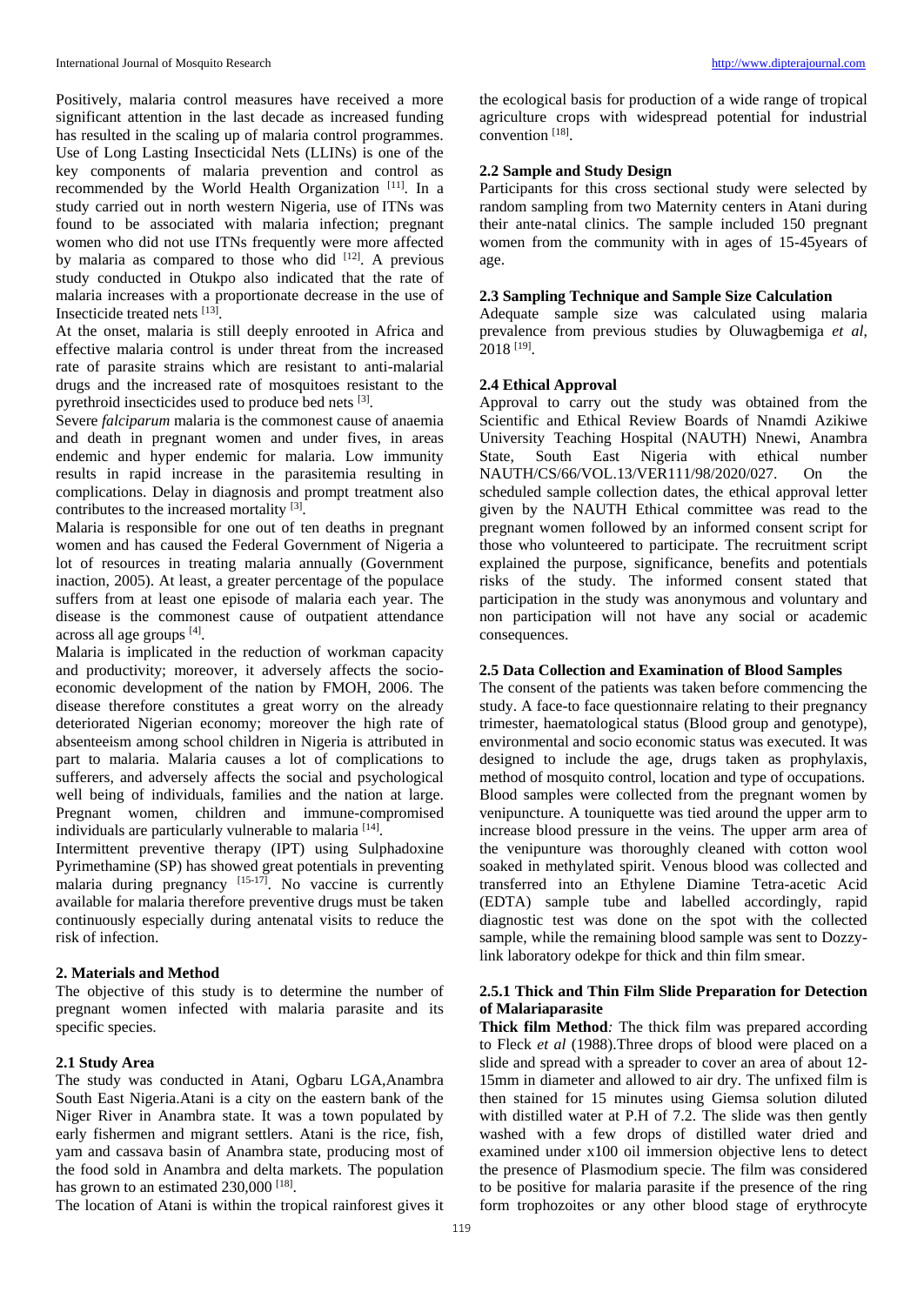schizogony was detected. A film was considered negative if no parasites were seen after scanning at least 100 fields.

**Thin film method**: The thin film was prepared according to Fleck *et al* (1988).

Three drops of blood were placed on a slide and spreading with a spreader and finally, the spreader was pushed along the slide away from the largest drops at an angle of  $45^{\circ}$ . The thin film was fixed in absolute methanol for 2 minutes and stained with Giemsa solution diluted with distilled water at p: H7.2 for 15 minutes. The slides were then washed in running water, dried and examined under microscope with x100 oil immersion objective lens to identify the species of Plasmodium*.* The identification of Plasmodium species undertaken was based on species-specific, including morphological features with respect to size and shape of infected red cells, chromatin dot, pattern of ring form, trophozoites, number of ring forms per red blood cells, shape and features of gametocytes in peripheral blood as outlined by Fleck *et al*, (1988).

#### **2.6 Data Analysis**

Data collected were analyzed using descriptive statistics. Variations between groups were obtained using chi-square.

#### **3. Results**

**Table 1:** shows the age, marital status and parity of the gravid women attending antenatal clinic in atani.

| Variable               |                  | Percentage (%) |  |  |
|------------------------|------------------|----------------|--|--|
| Age                    | <b>Frequency</b> |                |  |  |
| 16-19                  | 5                | 3.33           |  |  |
| $20 - 23$              | 16               | 10.67          |  |  |
| 24-27                  | 46               | 30.67          |  |  |
| 28-31                  | 49               | 32.67          |  |  |
| $32 - 35$              | 23               | 15.33          |  |  |
| 36-39                  | 11               | 7.33           |  |  |
| <b>Marital Status</b>  |                  |                |  |  |
| Single                 | 26               | 17.30          |  |  |
| Married                | 124              | 82.70          |  |  |
| <b>Index Pregnancy</b> |                  |                |  |  |
|                        | 59               | 39.3           |  |  |
| 2                      | 59               | 39.3           |  |  |
| 3                      | 20               | 13.3           |  |  |
| 4                      | 9                | 6.0            |  |  |
| 5                      | 3                | 2.0            |  |  |

Table 1: shows the age, marital status and parity of the gravid women attending antenatal clinic in atani. In this table age group 28-31 was more (32.67%) while age group 16-19 was the least (3.33%), married were more than single women (88.7%) and women whose history of index pregnancy was one and two has the highest presentation (39%) respectively.

**Table 2:** shows the relationship between age group of gravid women with the parasite density

| <b>Age Group</b> | No. Infected | $+($ %) | $++($ %) | <b>CHI-Square</b> | DF | <b>P-Value</b> |
|------------------|--------------|---------|----------|-------------------|----|----------------|
| $16-19$          |              |         |          |                   |    |                |
| $20 - 23$        |              |         |          |                   |    |                |
| 24-27            | 28           | 22      |          |                   |    |                |
| 28-31            | 30           | 25      |          | 2.814             | 5  | 0.729          |
| $32 - 35$        | 13           | 10      |          |                   |    |                |
| $36-39$          |              |         |          |                   |    |                |
| Total            | 90           | 74      | 16       |                   |    |                |

Table 2, shows the relationship between age group of gravid women with the parasite density, showing that age group 28- 31 has the highest parasite density of  $+$  (25%) and while 16-19 has the least  $+(1\%)$  while age group 24-27 has the highest parasite density of  $++$  (6%) and 16-19, 36-39 had the least of (0%) respectively. The total malaria parasite prevalence is 59.4%.



**Fig 1:** showing the graphical representation of parasite density having + more represented than ++. **Table 3:** shows that the entire parasite viewed was of *plasmodium* falciparium specie.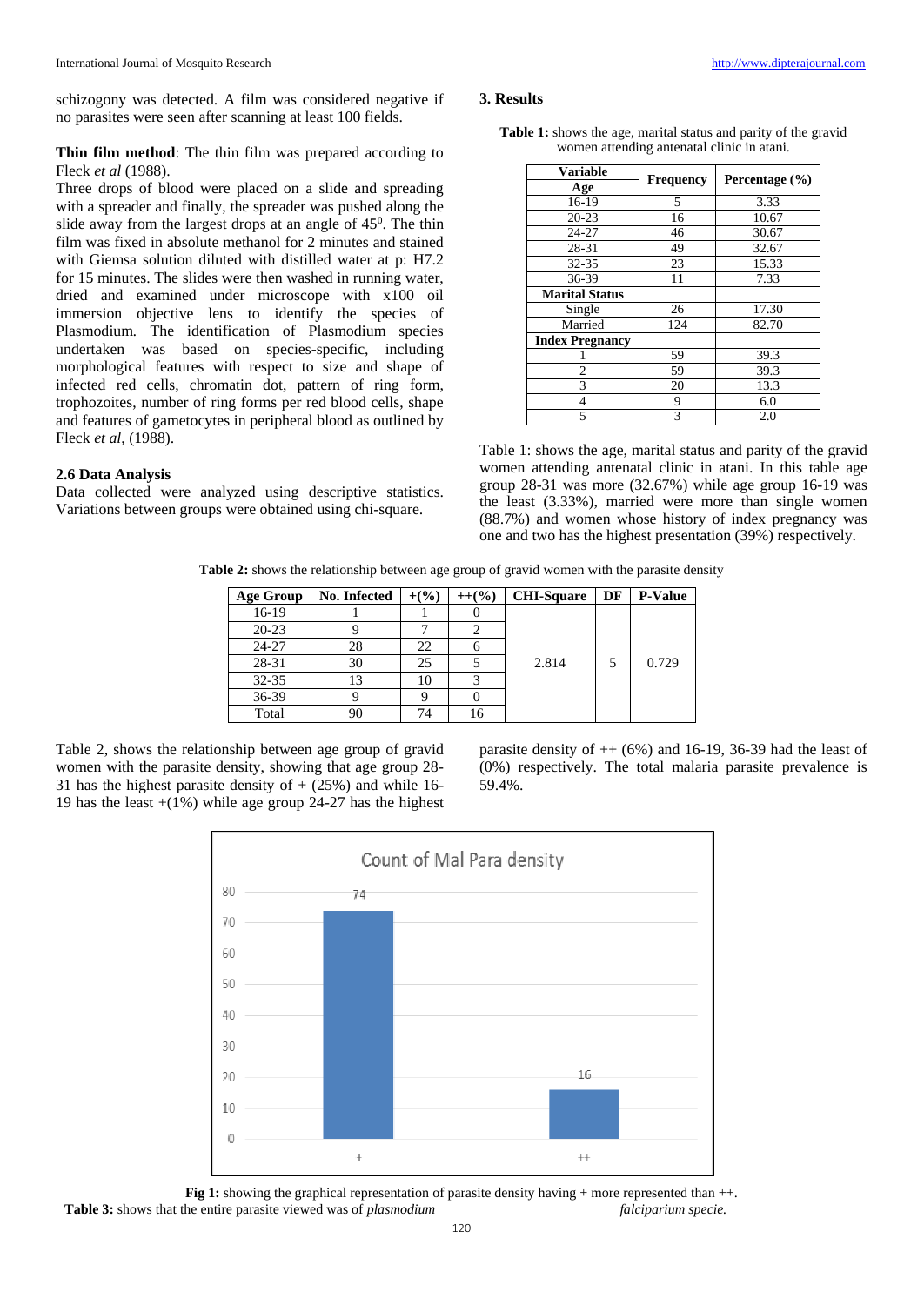| <b>Malaria Parasite Species</b> | Frequency | <b>Percentage</b> |
|---------------------------------|-----------|-------------------|
| Plasmodium falciparium          | 90        | 60                |

**Table 4:** shows that 89 respondents tested positive with RDT (59.33%) while 61 tested negative (40.67%).

| <b>Rapid Diagnostic Test (RDT)</b> | Frequency | Percentage |
|------------------------------------|-----------|------------|
| Negative                           | 61        | 40.67      |
| <b>Positive</b>                    | 89        | 59.33      |

**Table 5:** shows that artemether was used more by the respondents as drug for prophylaxis (16.67%) while fansider was used less (0.7%).

| <b>Variable</b>          |                  | Percentage |  |
|--------------------------|------------------|------------|--|
| Prophylaxis Malaria Drug | <b>Frequency</b> |            |  |
| Amatem forte             | 8                | 5.3        |  |
| Andermal                 | 10               | 6.7        |  |
| Artelumex                | 12               | 8.0        |  |
| Artemether               | 25               | 16.67      |  |
| Artexaten                | $\overline{4}$   | 2.7        |  |
| Camosunate               | 12               | 8.0        |  |
| Chloroquine              | 3                | 2.0        |  |
| Coartel forte            | 8                | 5.3        |  |
| Coartem                  | 11               | 7.3        |  |
| Aquamal                  |                  | .7         |  |
| Fansidar                 | 1                | .7         |  |
| Laridox                  | $\overline{4}$   | 2.0        |  |
| Lonart                   | 11               | 7.3        |  |
| Lookmal                  | 8                | 5.3        |  |
| Mylanta                  | 3                | 2.00       |  |
| Malarich                 | 4                | 2.7        |  |
| Maldox                   | 6                | 4.0        |  |
| P-alaxin                 | 8                | 5.3        |  |
| Ouinine                  | $\overline{4}$   | 2.7        |  |
| Shel-atem                | 5                | 3.3        |  |

**Table 6:** shows that the respondents used mosquito nets more (52.67%) for the control of mosquito bite.

| <b>Method Of Malaria Control</b> | <b>Frequency</b> | <b>Percentage</b> |
|----------------------------------|------------------|-------------------|
| Insecticide                      | 64               | 12.67             |
| Mosquito net                     |                  | 52.67             |
| Insecticide and Mosquito net     |                  |                   |

#### **4. Discussion**

The study had a prevalence rate of 59.4% of malaria parasitaemia among the gravid women. This is in close relation with the work done in Enugu 58.4% 10. Similar studies in Africa is in conflict with this study prevalence with the following report having the prevalence of malaria parasitaemia among gravid women in Kenya 26.1%<sup>20</sup>, 82.4% in Cameroun [21] and 21.5% in Burkina faso [22]. These variations in prevalence rate might be due to many factors which include seasonal variations, intensity of transmission, behaviour of the study population and climatic conditions.

Age group 28-31 (32.67%) was more in number followed by 24-27(30.67%), then with 16-19 (3.33%) been the least. Married respondents were more (82.7%) than single mothers (17.3%). Gravid 1 and 2 women had the highest representation with 39.3% respectively.

The result from this study observed that the prevalence of malaria was more in primigravida 61.4% than multigravida 38.6%. This is in tandem with the study by Nwagha *et al*  $[24]$ . This might be due to the greatest risk faced by primigravidae due to lack of specific immunity to plasmodiasis which is acquired from exposure to malaria parasite during pregnancy

[23, 25]. At higher parities there seems to be a boosting immunity with concurrent gravidity provided there is exposure to malaria parasite.

Age group 28-31 has the highest parasite density of  $+$  (25%) and while 16-19 has the least  $+$  (1%) while age group 24-27 has the highest parasite density of  $++$  (6%) and 16-19, 36-39 had the least of (0%) respectively.

The chi-square statistics showed that there is no significant relationship between the age groups of respondents and parasite densities  $(x^2 = 2.814, df=5, p=0.729)$ , this is in contrast with the study by Adefioye *et al* and Killeen *et al* [26] [27]. Where there was significant difference between age group and parasite density.

This study showed that artemether was used more by the respondents as drug for prophylaxis (16.67%) while fansider was used less (0.7%). This showed that these women possibly are doing self medication or possibly visiting a patent medicine dealer who has little or no knowledge about treatment of malaria in pregnancy.

This study showed that the respondents used mosquito nets more (52.67%) for the control of mosquito bite, this percentage showed that nevertheless some don't even protect themselves at all.

## **5. Conclusions**

The consequences of malaria in pregnancy are severe both on the mother and neonate; however, great efforts are highly needed to curb the occurrence of malaria infection. Training and re-training of health care workers especially at the primary health care level on the principles and practice of preventive measures, targeted counselling and health education on the risks associated with plasmodiasis in pregnancy. Gravid women should also be encouraged to keep their surroundings clean to prevent mosquitoes from breeding around their homes thereby targeting and curbing the vector.

Long lasting Insecticide treated nets (LLITNs) should be provided to the pregnant women free or at subsidized prices in other to encourage them to carryout seasoned preventive measures against malaria.

The populace should be trained targeting women of reproductive age on the need to have a good health seeking behaviour immediately they get pregnant in other to get the adequate medication due to them when they present with symptoms and not self or over the counter medication which most pregnant women did in this study. This self medication and drugs prescription from untrained personnel also contribute to drug resistance. The current regimen with sulphadoxine-pyrimethamine (SP), which has eventually replaced chloroquine (CQ), as the first line drug treatment is already beginning to show reasonable failure rate mostly because of abuse and non compliance drug regimen by gravid women and the populace at large, it therefore becomes necessary that efforts to identify the most effective drug or drug combination to use for chemoprophylaxis in pregnancy be intensified.

#### **Competing Interest**

Authors declared there is no competing interest.

#### **6. References**

- 1. Federal Ministry of Information. Ministry of Information, Anambra state, Nigerian Diary 2008, 12.
- 2. Fievet N, Cot M, Ringwald P, Bickii J, Dubois B, Le Hesran J. Immune response to *Plasmodiumfalciparum*